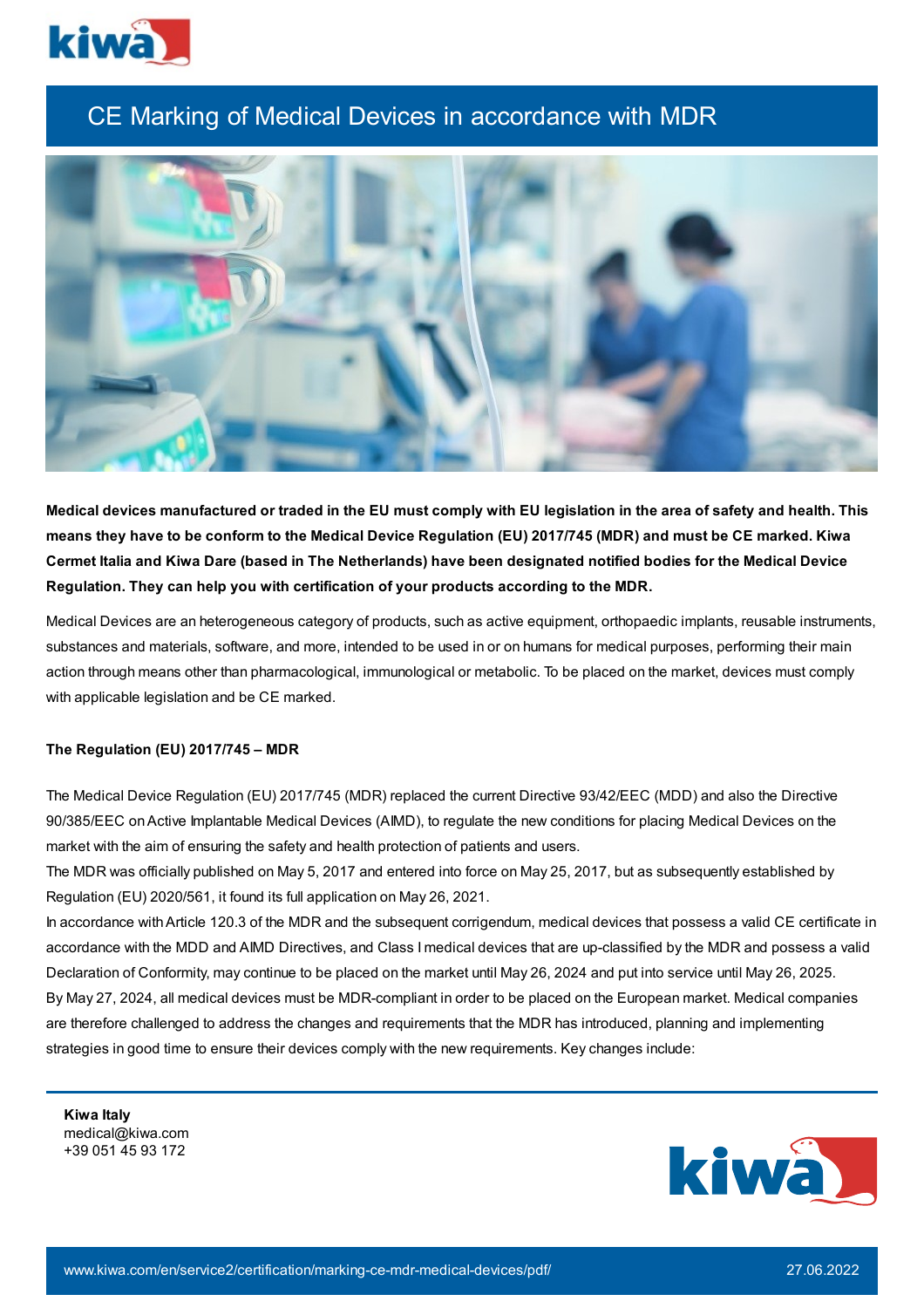

- $\bullet$  greater emphasis on a life-cycle approach to safety, supported by clinical data (Art. 61);
- new rules for classification of devices with more rigorous and precise criteria (Annex VIII);
- new economic operators (agent, importer and distributor) for which specific obligations are defined (arts. 11, 13 and 14);
- need for financial coverage (art. 10) and a person responsible for compliance (art. 15) for the manufacturer;
- drafting of specific documents such as a summary of safety and clinical performance;
- (SSCP, art. 32) for implantable and class III devices, periodic safety update report (PSUR, art. 86) for class IIa, IIb and III devices and finally the card for patients with implantable devices (art. 18);
- inclusion of products that do not have a medical purpose such as products with aesthetic purposes (Annex XVI);
- new system of unique identification of devices (UDI, art.27) for the traceability and effectiveness of activities related to postmarketing safety and new European Database (EUDAMED, art. 33) that will play a central role in increasing both the quantity, quality and availability of data;
- strengthening of external consultation procedures with Competent Authorities for medical devices based on substances, drugs and animal tissues and introduction of a new clinical evaluation consultation for some class IIb, implantable and class III devices by a group of independent experts appointed by the European Commission (art.54);

## **Kiwa Notified Body for MDR**

Within the Kiwa group, Kiwa Cermet Italia (NB 0476) and Kiwa Dare (Netherlands) (NB 1912) have been designated a notified body for the MDR.

Kiwa Cermet Italia has successfully achieved designation as a Notified Body by the Italian Ministry of Health and the European Commission for ConformityAssessment activities according to the Medical Device Regulation (EU) 2017/745 (MDR). The designation is included in the Nando Database of the European Commission. Thanks to the presence of a high number of experts in different countries, Kiwa Cermet Italia is able to deliver the assessment activities at a global level.

Kiwa Dare, part of Kiwa since March 2021, has been appointed by the Dutch Ministry of Health, Welfare and Sport (VWS) as Notified Body for the Medical Devices Regulation (EU) 2017/745 (MDR). The designation is included in the Nando Database of the European Commission.

Kiwa operates by statute in an independent, objective and impartial way during conformity assessment activities, ensuring high levels of competence, professionalism and absolute integrity of its experts, so as not to influence in any way the judgment or the results of the EU certification process. Furthermore, Kiwa has internal procedures in place to ensure absolute confidentiality of information received during the assessment activities.

Through the association to Team NB (EuropeanAssociation of Notified Bodies in the field of medical devices), Kiwa actively participates in the technical working tables for the development of the main documents and guidelines of the medical sector and has quick access to all updated information and new approaches applicable to medical devices.

## **Procedure for EU Certifications of Conformity**

The procedure to be followed to obtain the EU Conformity Certificate differs based on the risk class of the medical device according to art. 52 of the MDR.

For Class I sterile devices (Is) or with measurement function (Im) or reusable surgical instruments (Ir), IIa, IIb and III (including custom implantables), the intervention of the Notified Body is always required.

**Kiwa Italy** medical@kiwa.com +39 051 45 93 172